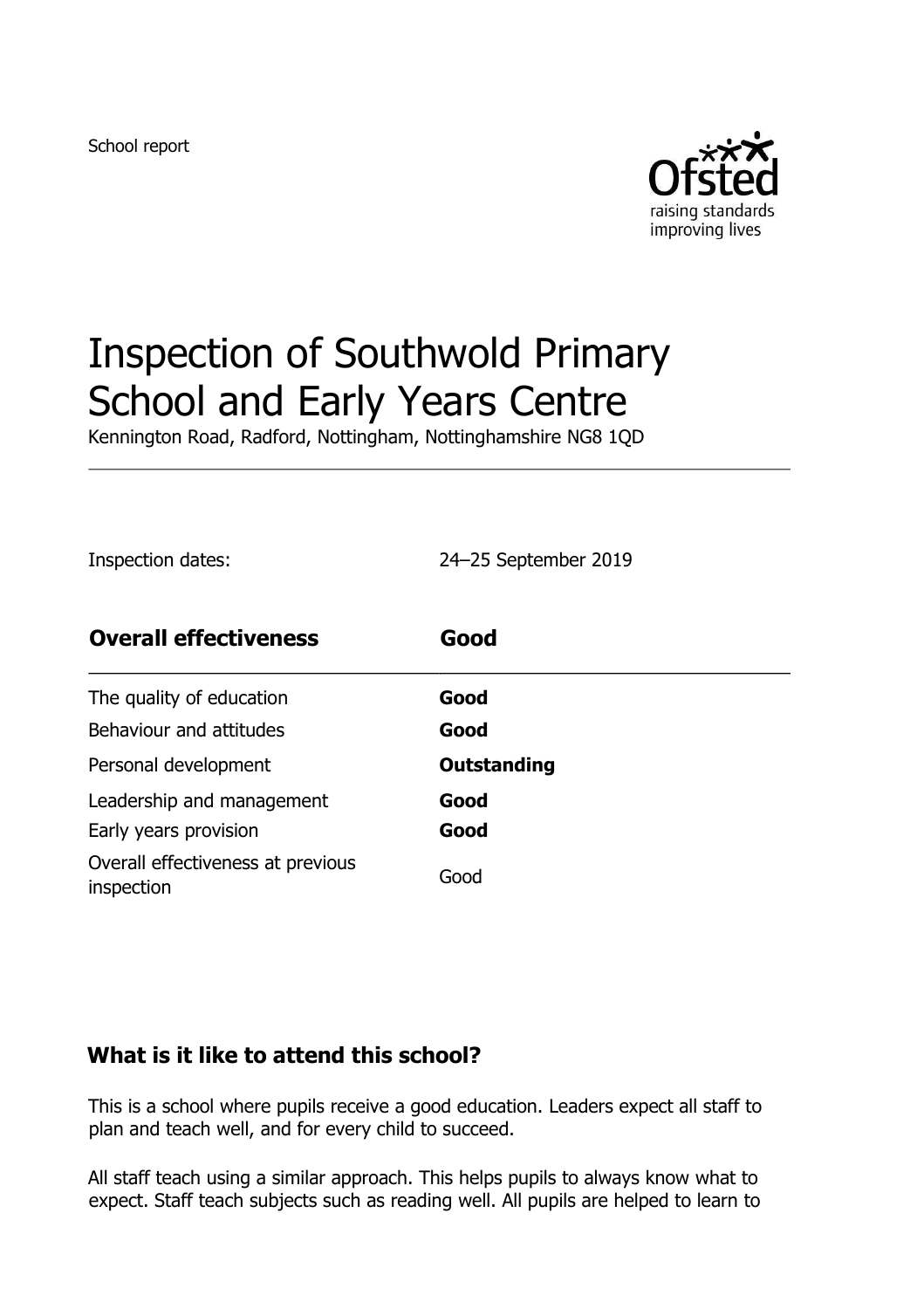

read and enjoy books. Teachers plan exciting lessons that make pupils want to come to school each day. Pupils say that the tasks they are given are challenging and varied, and they learn lots. They are keen to find out even more and show what they can do.

Leaders also ensure that everyone knows how important it is to be well behaved. Staff set an excellent example here. Pupils see that staff are always polite, calm and kind, and listen to them. In turn, pupils show high levels of respect towards others. They behave well, and there is very little bullying. Pupils told us that, if it happens, staff attend to it quickly.

Pupils' personal development is excellent. Staff work tirelessly to give pupils a huge range of experiences, activities and clubs. Pupils are exceptionally well prepared for life in modern Britain.

### **What does the school do well and what does it need to do better?**

The headteacher and senior leaders insist that every pupil will achieve well. Pupils do.

Teachers plan their lessons with care. They teach these in a sequence, building up pupils' knowledge and skills over time. Teachers give good support to pupils with special educational needs and/or disabilities (SEND). They explain things to these pupils carefully and help them if any of them makes a mistake. They make sure lessons make pupils think. Over time, all pupils build up their knowledge and skills well in almost all subjects.

Staff ensure that children settle in quickly in the early years. They help those who have a lower ability to catch up. They speak clearly to children and help them communicate. They plan a wide range of exciting activities. These include using bats and balls and finding out about numbers. Children enjoy exploring the school allotment. They learn about horses and cows. Staff waste no time in teaching children to begin to read. They share with them classic stories such as 'The Gruffalo'. Children leave the early years ready and eager to learn more.

The focus on teaching reading continues in Year 1. Staff say the different letters and sounds over and over, until pupils know them. They help any pupil who does not understand them. They ensure that pupils can read 'speedy words' and do not allow them to guess. Teachers also develop pupils' skills in understanding the meaning of stories and information books. This helps pupils to explain why, for example, a story character is upset. Story time happens every day in all classes. Younger pupils listen excitedly to 'The Three Little Pigs'. Older pupils share challenging novels like 'The Boy in the Striped Pyjamas'.

**Inspection report:** Southwold Primary School and Early Years Centre **2 <sup>24</sup>–25 September 2019**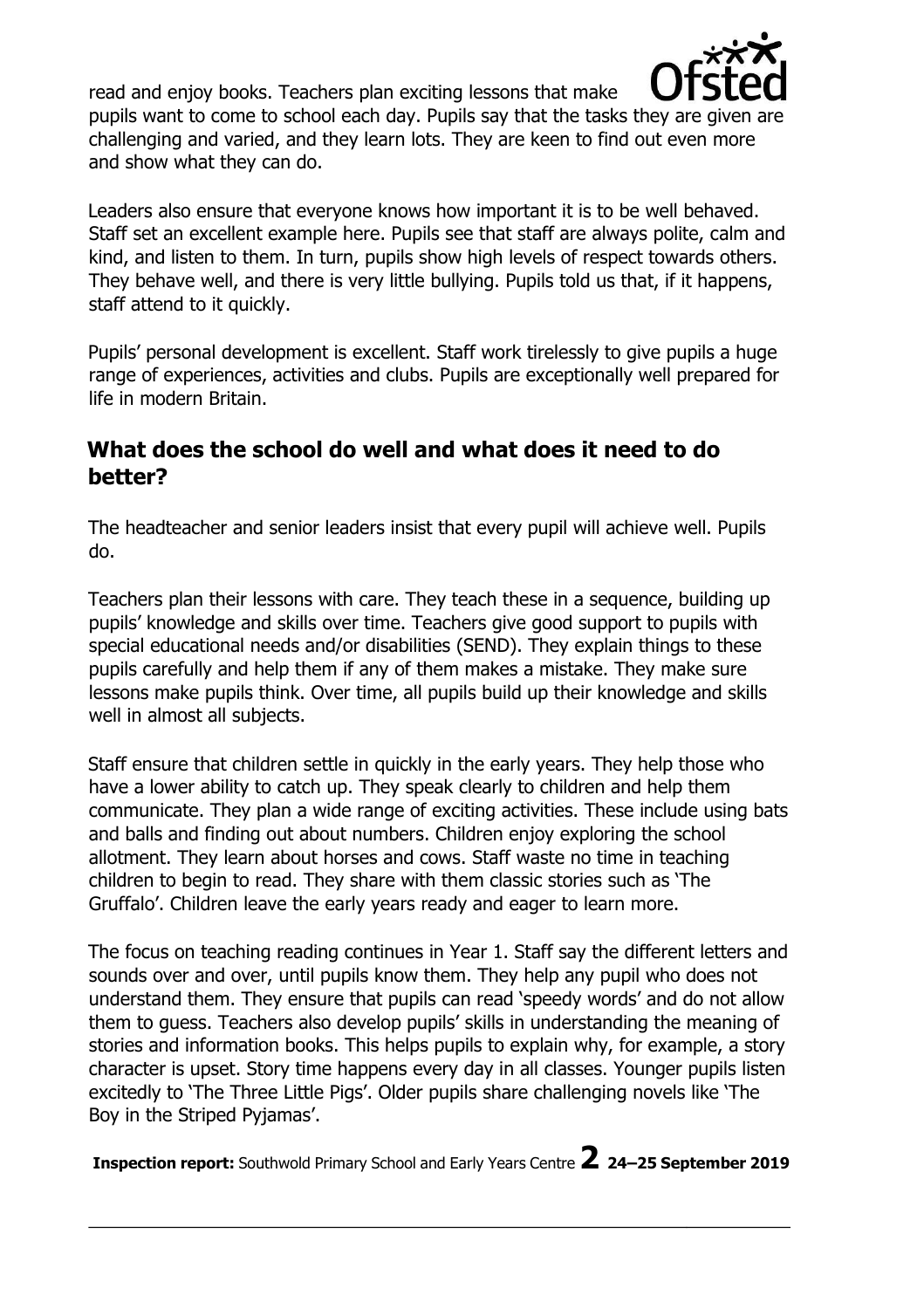

In mathematics, pupils know their multiplication tables. They can calculate answers with speed. They have lots of opportunities to explain how they reach their answers when solving problems in mathematics. In science, as in almost all other subjects, teachers ensure that pupils remember lots. Pupils we met could tell us about magnetism, light and electrical circuits.

The quality of education is not exceptional. In computing and design technology teachers have written plans, but they have not used these yet. In a few subjects their assessments take too much time to complete, and they are not giving teachers the information they need to know to plan the next steps in learning.

Pupils' behaviour is good. Pupils do not disrupt lessons. They listen to adults, try their best, cooperate, take turns and share. They treat others with high levels of respect.

The personal development of pupils is outstanding. The school's core values build pupils' character. Staff are highly effective in showing pupils how to reflect on things, and to know how to tell right from wrong. They provide clubs and other continuous ways for pupils to shine, and to take responsibility. They show pupils how they can help each other to celebrate the cultures and religions of the world. They teach pupils very well how to stay physically and mentally healthy. Pupils were enthusiastic to tell us how 'Stanley Sparkles' helps them to stay relaxed.

Staff appreciate the training and support they receive from leaders. They feel that leaders are mindful of their well-being. It is clear to see why staff say they are so proud to work at Southwold.

# **Safeguarding**

The arrangements for safeguarding are effective.

Staff understand their responsibilities in keeping pupils safe. Leaders make sure that they receive effective training in safeguarding. They notice any signs that might mean a pupil is being harmed. If they spot this is happening, they tell leaders at once. Leaders make good decisions about what to do next. If the matter is serious enough, they will not delay contacting other agencies.

Pupils we met said that they feel safe in school. They told us how staff help them to understand a range of risks in life, including how to keep safe online.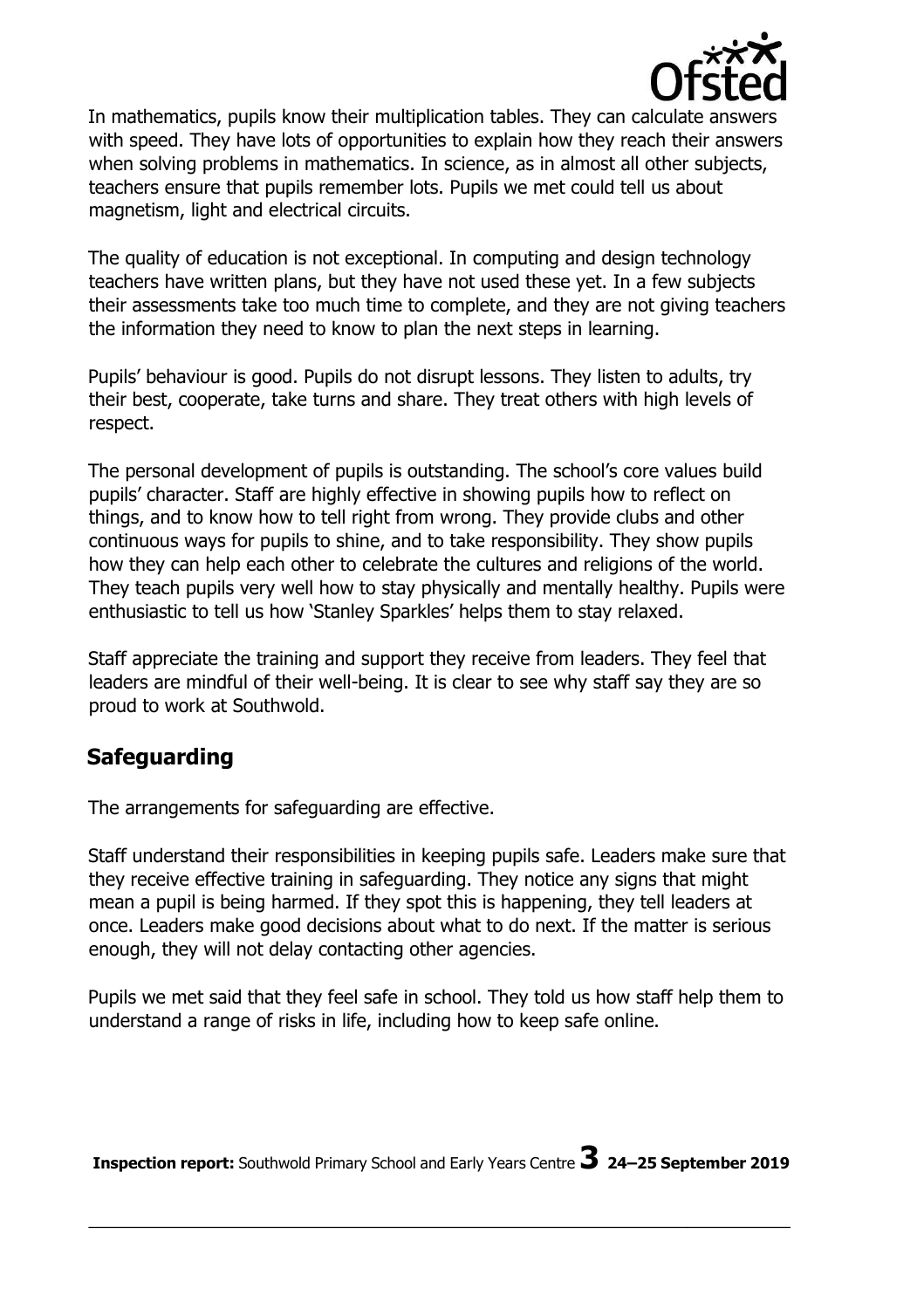

# **What does the school need to do to improve?**

# **(Information for the school and appropriate authority)**

- $\checkmark$  In computing and in design technology the curriculum is not fully developed. Though leaders have new and clear plans to deliver these subjects effectively, these have not been implemented yet. Some staff need further training to improve their confidence in teaching these subjects. Leaders should ensure that the plans are implemented, using the new resources well, so that pupils build sufficient knowledge and skills in these subjects over time.
- $\checkmark$  In some foundation subjects assessment has not been sufficiently effective. It has proved time-consuming for teachers and has not produced the right amount of worthwhile information for them. Staff are in the early days of trialling a new system. Leaders need to check that this new system is quick and easy to complete, but gives sufficient detail. They will need to check that it is effective for teachers over time. If it is, it will enable teachers to see quickly and precisely what each pupil needs to learn next at the end of a sequence of lessons.

#### **How can I feed back my views?**

You can use [Ofsted Parent View](http://parentview.ofsted.gov.uk/) to give Ofsted your opinion on your child's school, or to find out what other parents and carers think. We use Ofsted Parent View information when deciding which schools to inspect, when to inspect them and as part of their inspection.

The Department for Education has further quidance on how to complain about a school.

If you're not happy with the inspection or the report, you can [complain to Ofsted.](http://www.gov.uk/complain-ofsted-report)

# **Further information**

You can search for [published performance information](http://www.compare-school-performance.service.gov.uk/) [a](http://www.compare-school-performance.service.gov.uk/)bout the school.

Inthe report, '[disadvantaged pupils](http://www.gov.uk/guidance/pupil-premium-information-for-schools-and-alternative-provision-settings)['](http://www.gov.uk/guidance/pupil-premium-information-for-schools-and-alternative-provision-settings) [r](http://www.gov.uk/guidance/pupil-premium-information-for-schools-and-alternative-provision-settings)efers to those pupils who attract government pupil premium funding: pupils claiming free school meals at any point in the last six years and pupils in care or who left care through adoption or another formal route.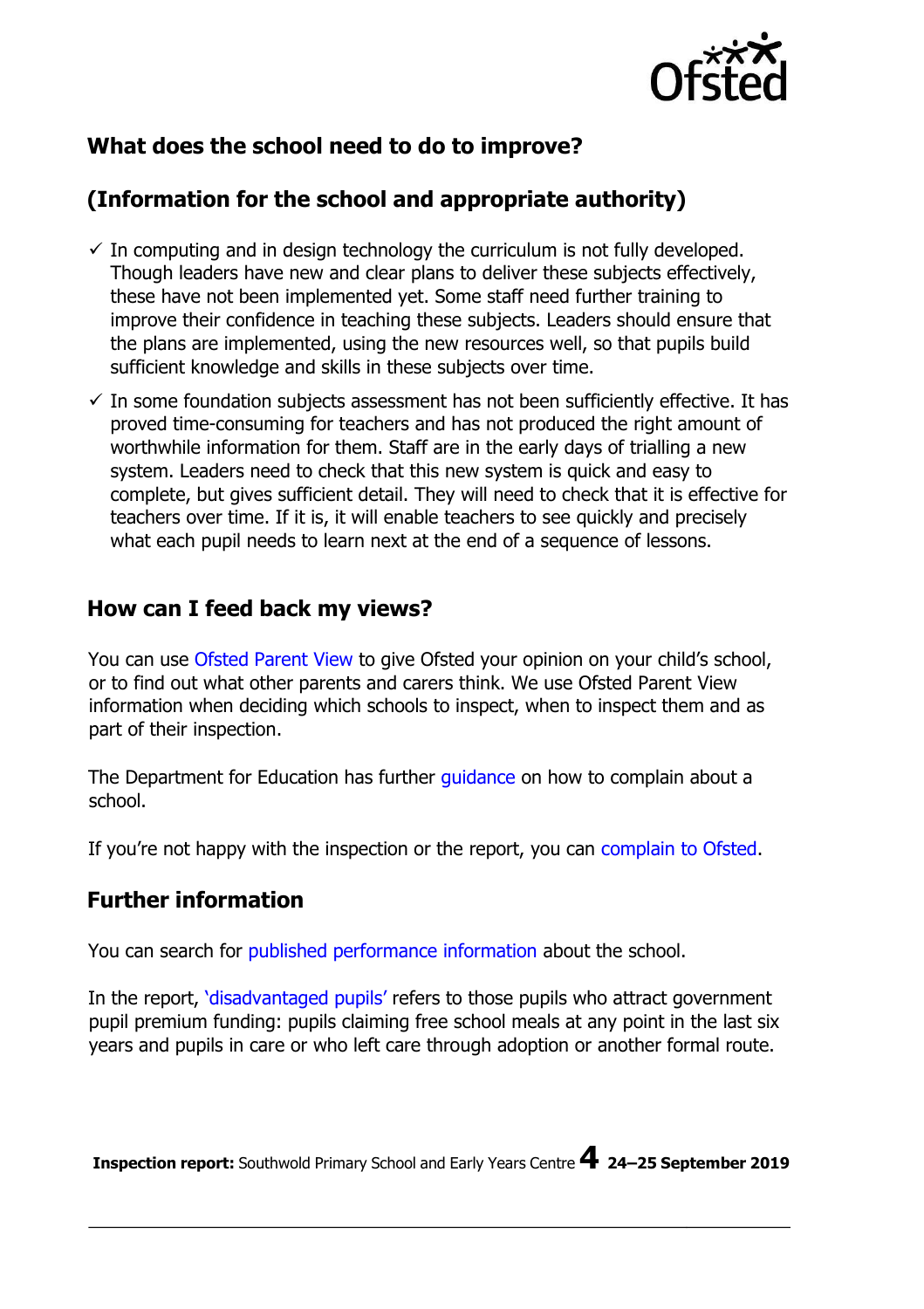# **School details**



| Unique reference number             | 122465                   |
|-------------------------------------|--------------------------|
| <b>Local authority</b>              | Nottingham               |
| <b>Inspection number</b>            | 10110067                 |
| <b>Type of school</b>               | Primary                  |
| <b>School category</b>              | Maintained               |
| Age range of pupils                 | 3 to 11                  |
| <b>Gender of pupils</b>             | Mixed                    |
| Number of pupils on the school roll | 233                      |
| <b>Appropriate authority</b>        | The governing body       |
| <b>Chair of governing body</b>      | Kathryn Truman           |
| <b>Headteacher</b>                  | <b>Kate Clifford</b>     |
| Website                             | www.southwoldprimary.com |
| Date of previous inspection         | 19 November 2018         |

#### **Information about this school**

 $\checkmark$  There have been no significant changes since the last inspection.

#### **Information about this inspection**

We carried out this inspection under section 5 of the Education Act 2005.

- $\checkmark$  In order to judge the quality of education, inspectors focused the inspection on specific aspects of the curriculum. These were reading, mathematics, science, and design technology. Inspectors met with senior and subject leaders, and visited lessons where pupils were learning these aspects. Inspectors met pupils from the lessons and looked at their work.
- $\checkmark$  In addition, inspectors met with the vice chair of the governing body and the coordinator for pupils with SEND. Inspectors read a wide variety of school documents, along with curriculum planning and staff's records of the things that pupils were learning. Inspectors also spoke other members of staff, such as midday supervisors. Inspectors checked whether pupils were safe and happy at the school's breakfast club.

**Inspection report:** Southwold Primary School and Early Years Centre **5 <sup>24</sup>–25 September 2019**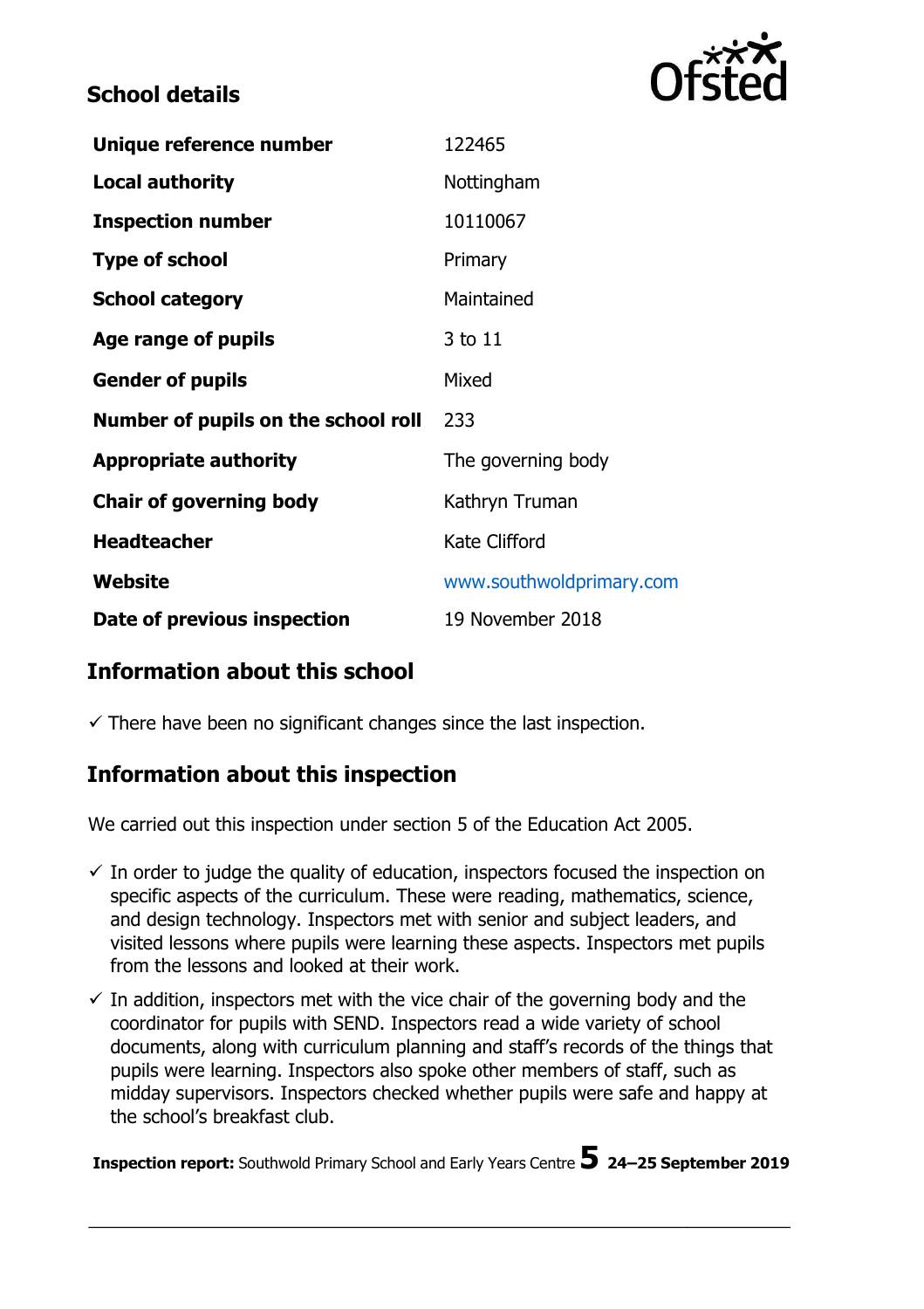

- $\checkmark$  Inspectors took note of the responses to Ofsted Parent View, met with parents at the start of the school day, and considered the results of the Ofsted staff questionnaire.
- $\checkmark$  In order to judge the effectiveness of safeguarding, inspectors read the school's relevant policies, scrutinised the single central record, checked the school's procedures for the safe recruitment of staff and interviewed the designated lead for safeguarding. Inspectors also spoke with staff to check details of their safeguarding knowledge and training, that they understood the importance of their responsibility to report any safeguarding concerns without delay, and that they knew the procedure to do this. Inspectors checked samples of safeguarding records, spoke with parents about their children's safety at the school, and read responses from Ofsted Parent View.

#### **Inspection team**

Roary Pownall, lead inspector **Her Majesty's Inspector** 

Aileen King **Construction Construction Construction Construction Construction Construction Construction Construction**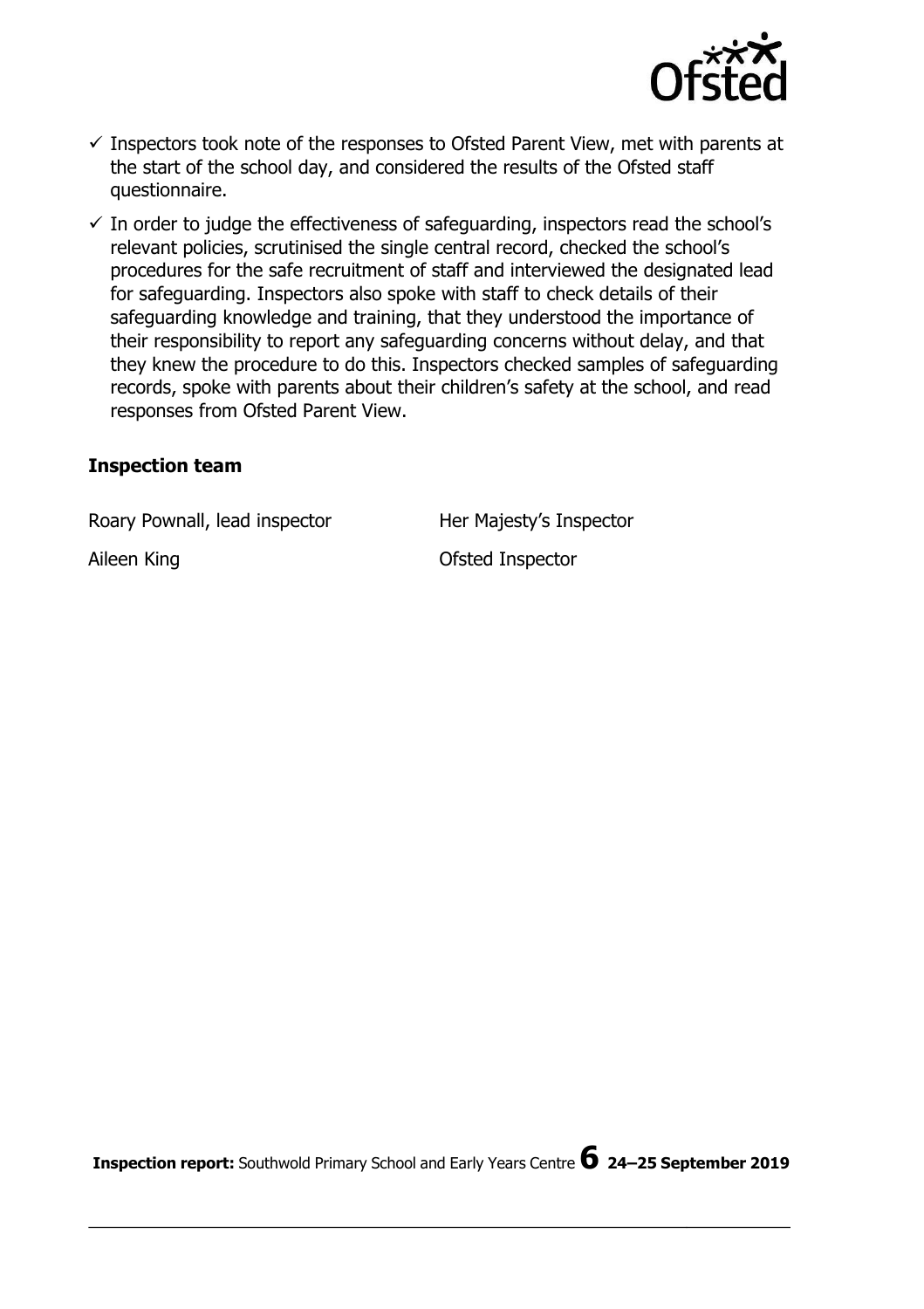

The Office for Standards in Education, Children's Services and Skills (Ofsted) regulates and inspects to achieve excellence in the care of children and young people, and in education and skills for learners of all ages. It regulates and inspects childcare and children's social care, and inspects the Children and Family Court Advisory and Support Service (Cafcass), schools, colleges, initial teacher training, further education and skills, adult and community learning, and education and training in prisons and other secure establishments. It assesses council children's services, and inspects services for children looked after, safeguarding and child protection.

If you would like a copy of this document in a different format, such as large print or Braille, please telephone 0300 123 1231, or email enquiries@ofsted.gov.uk.

You may reuse this information (not including logos) free of charge in any format or medium, under the terms of the Open Government Licence. To view this licence, visit [www.nationalarchives.gov.uk/doc/open-government-licence/,](http://www.nationalarchives.gov.uk/doc/open-government-licence/) write to the Information Policy Team, The National Archives, Kew, London TW9 4DU, or email: psi@nationalarchives.gsi.gov.uk.

This publication is available at [http://reports.ofsted.gov.uk/.](http://reports.ofsted.gov.uk/)

Interested in our work? You can subscribe to our monthly newsletter for more information and updates: [http://eepurl.com/iTrDn.](http://eepurl.com/iTrDn)

Piccadilly Gate Store Street Manchester M1 2WD

**Inspection report:** Southwold Primary School and Early Years Centre **7 <sup>24</sup>–25 September 2019**